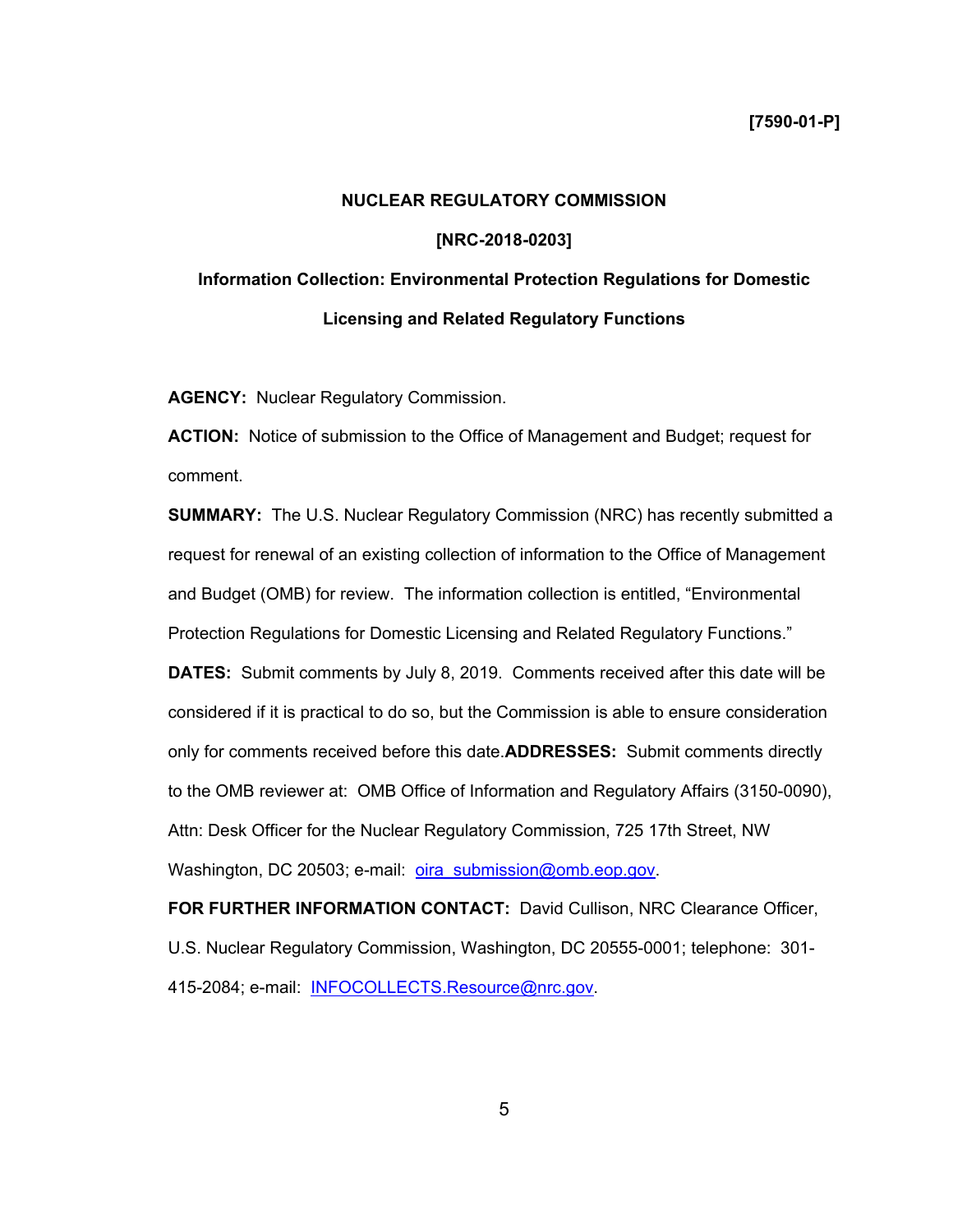## **SUPPLEMENTARY INFORMATION:**

#### **I. Obtaining Information and Submitting Comments**

A. Obtaining Information

Please refer to Docket ID **NRC-2018-0203** when contacting the NRC about the availability of information for this action. You may obtain publicly-available information related to this action by any of the following methods:

• **Federal rulemaking Web Site:** Go to http://www.regulations.gov and search for Docket ID **NRC-2018-0203**.

#### • **NRC's Agencywide Documents Access and Management System**

**(ADAMS):** You may obtain publicly-available documents online in the ADAMS Public Documents collection at http://www.nrc.gov/reading-rm/adams.html. To begin the search, select "ADAMS Public Documents" and then select "Begin Web-based ADAMS Search." For problems with ADAMS, please contact the NRC's Public Document Room (PDR) reference staff at 1-800-397-4209, 301-415-4737, or by e-mail to pdr.resource@nrc.gov. The supporting statement and burden spreadsheet are available in ADAMS under Accession Nos. ML19073A077 and ML19148A680.

• **NRC's PDR:** You may examine and purchase copies of public documents at the NRC's PDR, Room O1-F21, One White Flint North, 11555 Rockville Pike, Rockville, Maryland 20852.

• **NRC's Clearance Officer:** A copy of the collection of information and related instructions may be obtained without charge by contacting the NRC's Clearance Officer, David Cullison, Office of the Chief Information Officer, U.S. Nuclear Regulatory Commission, Washington, DC 20555-0001; telephone: 301-415-2084; e-mail: INFOCOLLECTS.Resource@NRC.GOV.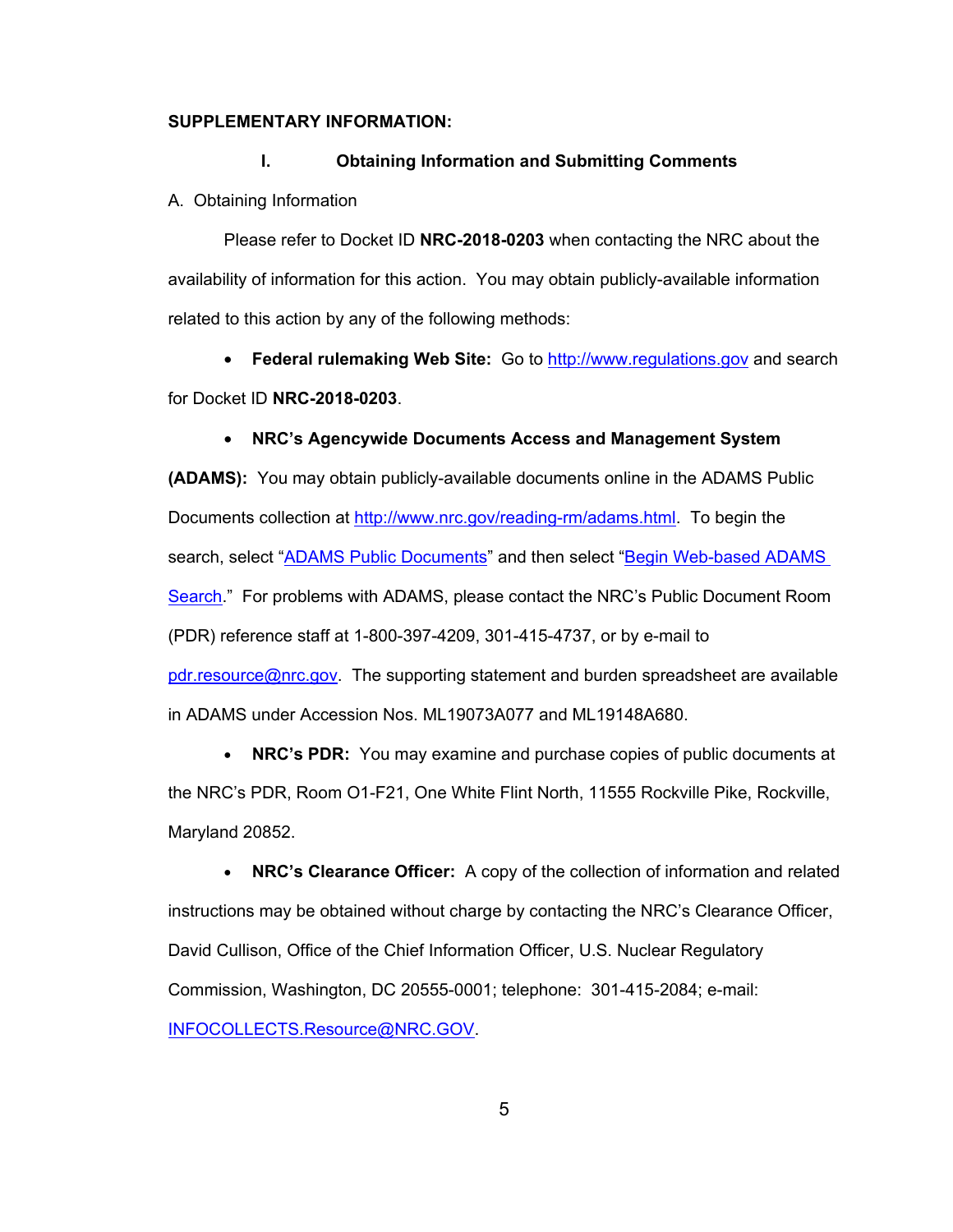#### B. Submitting Comments

The NRC cautions you not to include identifying or contact information in comment submissions that you do not want to be publicly disclosed in your comment submission. All comment submissions are posted at http://www.regulations.gov and entered into ADAMS. Comment submissions are not routinely edited to remove identifying or contact information.

If you are requesting or aggregating comments from other persons for submission to the OMB, then you should inform those persons not to include identifying or contact information that they do not want to be publicly disclosed in their comment submission. Your request should state that comment submissions are not routinely edited to remove such information before making the comment submissions available to the public or entering the comment into ADAMS.

## **II. Background**

Under the provisions of the Paperwork Reduction Act of 1995 (44 U.S.C. Chapter 35), the NRC recently submitted a request for renewal of an existing collection of information to OMB for review entitled, "Environmental Protection Regulations for Domestic Licensing and Related Regulatory Functions." The NRC hereby informs potential respondents that an agency may not conduct or sponsor, and that a person is not required to respond to, a collection of information unless it displays a currently valid OMB control number. The NRC a *Federal Register* notice with a 60-day comment period on this information collection on February 13, 2019, 84 FR 3830.

1. *The title of the information collection:* 10 CFR part 51, "Environmental Protection Regulations for Domestic Licensing and Related Regulatory Functions."

- 2. *OMB approval number:* 3150-0021.
- 3. *Type of submission:* Extension.